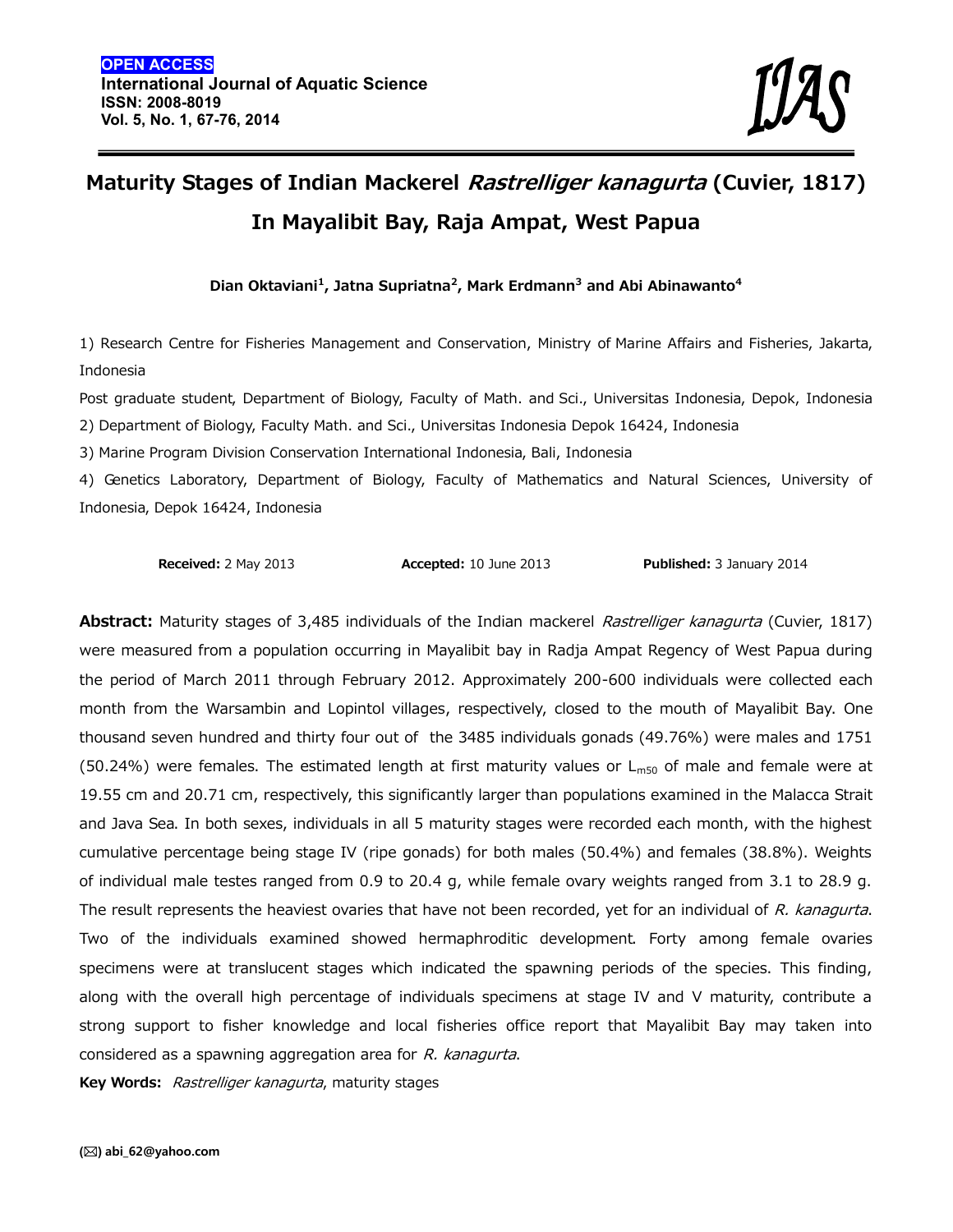# **Introduction**

Recent findings reported that there were 1638 fish species occurred in the Bird head of Papua and 1437 fish species in Raja Ampat. This was suggested that Raja Ampat were the highest biodiversity of fish in the world (Allen and Erdman, 2012). The diversity of marine life is also contributed to the livelihood of local communities. Preliminary study indicated that the main target species of fishers consisted of a group of small pelagic fish, large pelagic and reef fish. Raja Ampat islands are surrounded by Pacific Ocean in the western part where Mayalibit bay is located. People living in the coast area are mostly depends on several edible biotas, such as oyster, crab, shrimp, sea cucumbers, and a group of either demersal or pelagic fishes. Fishing activities in Mayalibit mainly catch the Indian mackerel or "ikan banyar" by the local method called as "balobe lema". This method is usually used by the people living in the Warsambin and Lopintol villages which near the outlet part of the gulf. The fish species that mostly catch by Mayalibit fishers was *Rastrelliger kanagurta* (Cuvier, 1817). This assumed that Mayalibit Bay is one of the fishing areas of *R. kanagurta* in Indonesia. According to the estimated landing the data, approximately of 3,000 individual fish were catch per night on the dark period (21 days of fishing). Several biology aspects (morphology, growth, and reproduction) of *R.*

*kanagurta* in the western part of Indonesia have been studied by several researchers, such as Sudjastani (1974), Atmaja *et al*. (2003), and Nurhakim (2003). Biological aspects of *R. kanagurta* in eastern part of Indonesian has been studied in Waigeo (Boely *et al*., 1986), and Makassar Strait (Amarumollo and Farid, 2002). The exploitation of small pelagic fish resources in the tropics tend to heavily exploited and leads to study in more depth (Garcia *et al*. 2003). Venkataraman (1970) reported the biology reproduction of Indian mackerel, *R. kanagurta* in India. Indian Mackerel *R. kanagurta* is one of the main target species for fisheries. Therefore, this species should be studied in order to understand their status and related to their management issues. Maturity stages of *R. kanagurta* is one of the important biological aspect in maintaing this species in Raja Ampat. Maturity stages of each individual specimen was determined by the gonads maturity indices. However, reproduction aspects (gonad maturity) of *R. kanagurta* in Mayalibit Bay are still limited. Therefore, study on gonad maturity might be help in understanding the monthly development of this fish. The benefit of this study was to support traditional knowledge in relation to sustainable development approaches.

# **Materials and Methods Period and Location**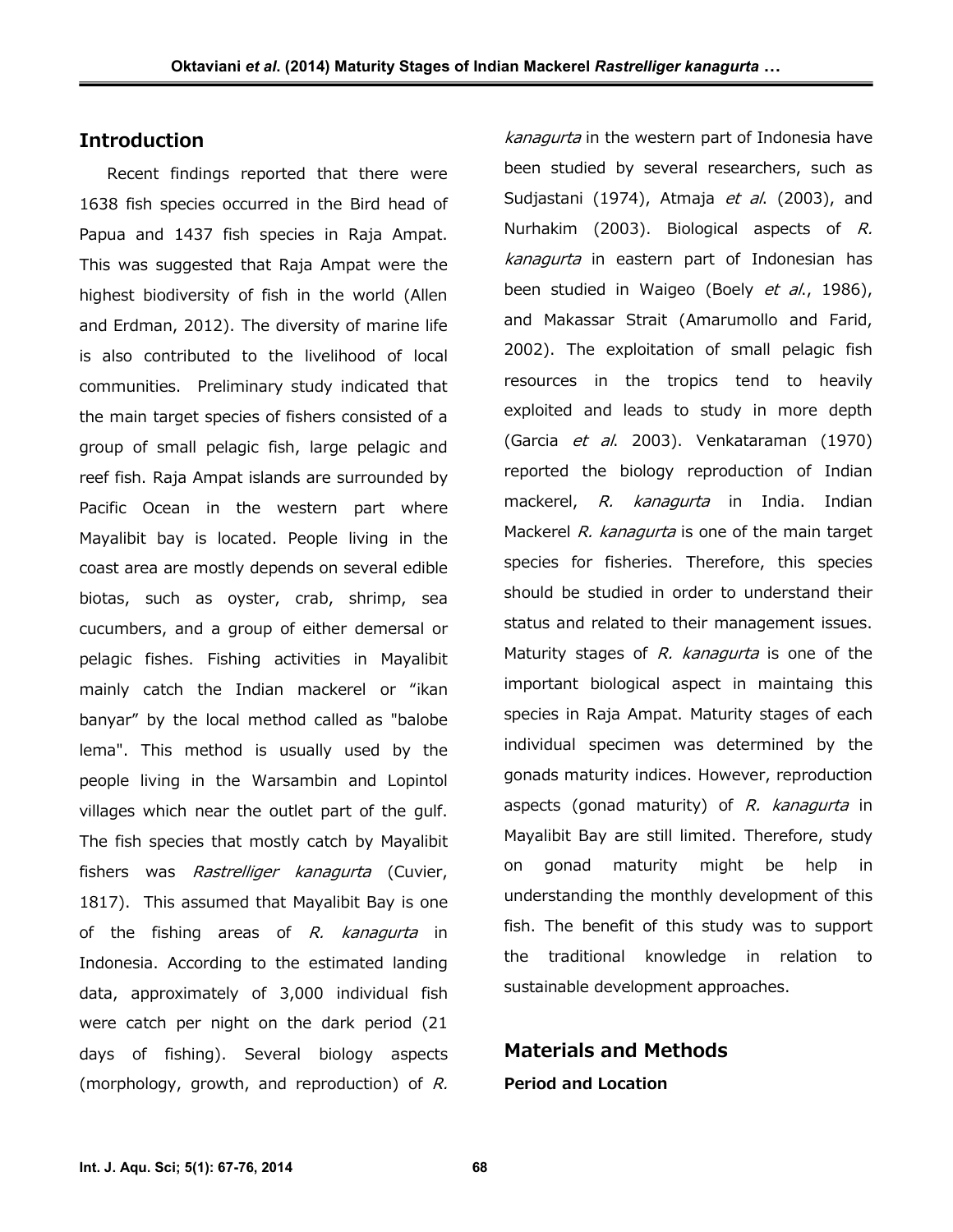Field study was carried out from March 2011 up to February 2012, in the Mayalibit Bay as part of semi-enclosed marine waters of Waigeo islands of Raja Ampat, West Papua Province. Two out of ten coastal area villages have been selected as the sampling location. Those are Warsambin and Lopintol (Fig. 1). Both are located in the mouth of the Mayalibit Bay with geographically position of 00 ° 19.068 S, 130 ° 55.168' East of Warsambin and 00 ° 18.897 'S; 130 ° 53.475' E of Lopintol (Fig. 1). The semi enclose marine area of Mayalibit Bay approximately has an area of 34,000 ha, administratively divided into two districts i.e. Mayalibit and Tiplol. The gulf surrounded by mountain with the highest of 636 meters above sea level, and the water depth range between 2-25 m (Dishidros 1996) with an average of 10 m (Blue *et al*. 2008). The mouth is relatively narrow at around 700 m (Goram 2009). Lopintol and Warsambin villages are located in western part of Mayalibit Bay. Both villages are the major fish producer because they are close to the fishing areas of Indian mackerel.

#### **Fish Sampling**

"Balobe lema" is a traditional fishing method allowed of catching mackerel in the Mayalibit Bay. Sampling was conducted every month during the fishing period which usually took place for 3 weeks each month. A total of 200 mature specimens with size of larger than 20 cm were observed with some exception of

limited specimens of smaller size were also measured. Fish samples were collected at night and were kept in a cool box filled with ice, and then were identified in the morning

#### **Parameters examined**

Parameter examined were body fork length in centimeters (cm), body and gonad weight in grams (g). Length frequency measurements were carried out using measuring board. Body and gonad weight were carried out by digital scales.

#### **Gonad observation**

The abdominal part of fish were dissected, and the gonads were removed to observe the individual sex. The maturity for each sex determined following oocyte development pattern, fecundity type and spawning pattern with five criteria as stated by Holded and Raitt (1974). Translucent gonad were also recorded.

#### **Data Analysis**

The size of maturity was analysed using the equation of:

 $P = 1 / (1 + exp[-r (L-Lm)])$ Which:  $P =$  probability  $(% )$  $r =$  slope of the curve  $L =$  length of the fish  $Lm =$  length of fish at specific gonad maturity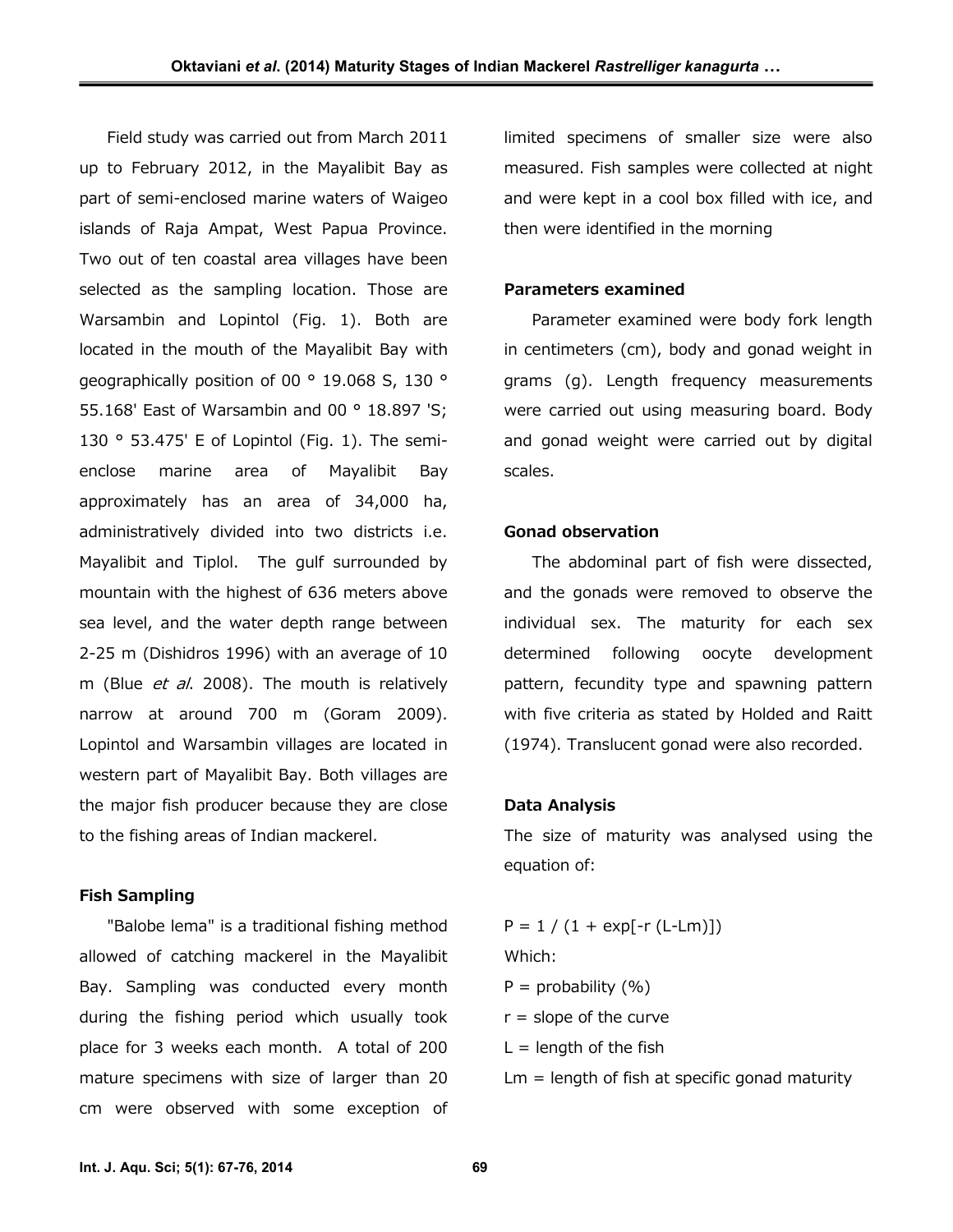Estimated size of first maturity was determined by the number of fish collected at stages of IV and V at 0.5 probability or 50% of mature sample. Analysis of the Maturity stages specifically was determined on a sample size of fish of more than 20 cm. All of data have been processed and analyzed descriptively in the form of graphs, tables, and images, respectively.



**Fig. 1: Research location.**

# **Results**

## **Morphometry**

Number of fish measured were 3,881 specimens and belong to *R. kanagurta*, with the size ranged between 6.3 and 26.0 cm. Number of mature fish were 3,485 specimens (Table 1).

# **The Estimated Length at the First Maturity (Lm)**

Maturity stages of IV and V were used to determine the estimation on length at first maturity. The IV and V stages category were selected following the previous microscopic observations at stage IV which had already to spawn (mature ova or translucent appeared in gonads) (Fig. 2) and stage V had just spent. The male or female specimens were firstly matured at 19.55 cm or 20.71 cm, respectively.



**Fig. 2: Translucent gonad of** *R. kanagurta* **and its granule.**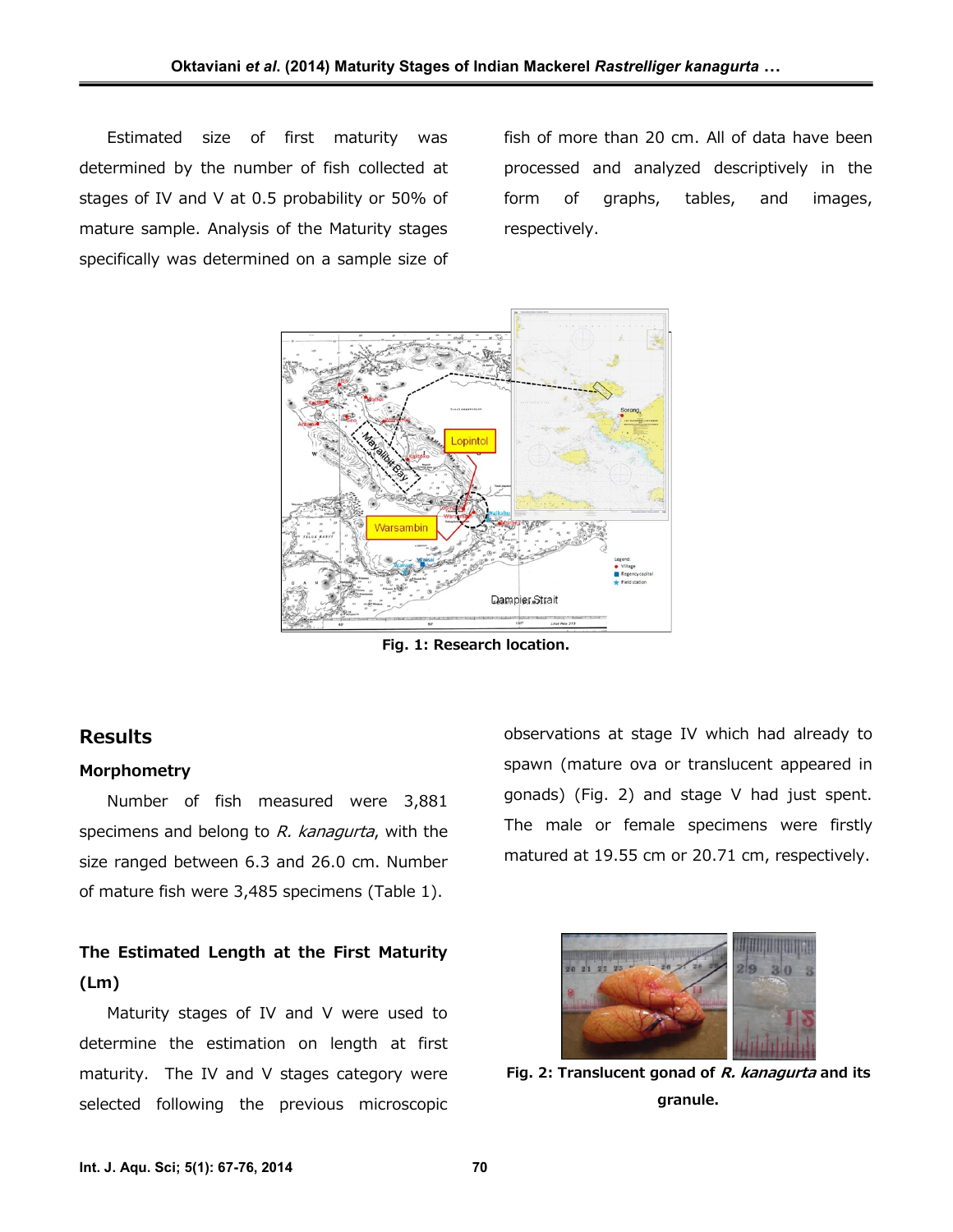| No.                        | Month    | $FL$ (cm)        | Body Weight (g) | <b>Maturity Stage</b> |                 | Gonad Weight (g) |                 |
|----------------------------|----------|------------------|-----------------|-----------------------|-----------------|------------------|-----------------|
|                            |          |                  |                 | Male                  | Female          | Male             | Female          |
| Mar-11                     | No.      | 195              | 173             | 63                    | 48              | 38               | 36              |
|                            | Mean±S.D | 17.30 ± 5.15     | 100.36±65.53    | $4.21 \pm 0.68$       | $3.81 \pm 0.96$ | $4.52 \pm 2.57$  | $3.38 \pm 2.55$ |
|                            | Max/Min  | 23.10/9.10       | 185/8.80        | 5/1                   | 5/2             | 12/1             | 9.30/0.30       |
| Apr-11                     | No.      | 210              | 210             | 71                    | 79              | 57               | 80              |
|                            | Mean±S.D | 19.68±3.68       | 126.27±61.16    | $3.32 \pm 1.23$       | $3.91 \pm 0.98$ | $3.16 \pm 1.9$   | $2.56 \pm 1.99$ |
|                            | Max/Min  | 26.00/8.70       | 273.70/6        | 5/1                   | 5/2             | 8.50/0.03        | 10/0.11         |
| $May-11$                   | No.      | 600              | 600             | 289                   | 275             | 284              | 283             |
|                            | Mean±S.D | 21.88±1.7        | 160.32±31.79    | $3.46 \pm 1.4$        | $3.75 \pm 1.23$ | $2.62 \pm 2.15$  | $2.64 \pm 2$    |
|                            | Max/Min  | 25.80/10.20      | 261.50/11.70    | 5/1                   | 5/1             | 9.30/0.03        | 9.70/0.04       |
| $J$ un-11                  | No.      | 255              | 255             | 132                   | 117             | 126              | 114             |
|                            | Mean±S.D | $21.62 \pm 1.83$ | 155.34±30.95    | $3.51 \pm 1.03$       | $3.4 \pm 0.97$  | $3.85 \pm 2.21$  | 3.33±2.07       |
|                            | Max/Min  | 24.20/12         | 208.30/21.80    | 5/1                   | 5/1             | 9.80/0.12        | 9.80/0.07       |
| $Jul-11$                   | No.      | 373              | 373             | 157                   | 180             | 158              | 180             |
|                            | Mean±S.D | 20.76±3.78       | 150.17±49.23    | $3.68 \pm 0.9$        | $3.04 \pm 0.95$ | $4.16 \pm 2.85$  | $3.54 \pm 2.81$ |
|                            | Max/Min  | 26.90/7.20       | 347.40/3.20     | 5/1                   | 5/1             | 15/0.09          | 14.10/0.50      |
| Aug-11                     | No.      | 213              | 213             | 81                    | 129             | 80               | 128             |
|                            | Mean±S.D | 21.64±1.22       | 141.57±19.87    | $3.02 \pm 1.06$       | $2.71 \pm 0.95$ | $2.76 \pm 1.88$  | $2.32 \pm 1.56$ |
|                            | Max/Min  | 24/11.10         | 210/16.28       | 5/1                   | 5/1             | 9.23/0.11        | 8.25/0.46       |
| $Sep-11$                   | No.      | 220              | 220             | 116                   | 104             | 116              | 104             |
|                            | Mean±S.D | 22.23±0.45       | 168.74±12.47    | 3.36±0.91             | 2.92±0.82       | $3.97 \pm 2.35$  | $3.22 \pm 2.29$ |
|                            | Max/Min  | 23.80/21.10      | 231.20/137.90   | 5/1                   | 5/1             | 13.60/0.40       | 16.30/0.30      |
| $Oct-11$                   | No.      | 244              | 244             | 120                   | 124             | 120              | 124             |
|                            | Mean±S.D | 22.35±0.49       | 174.63±16.07    | 3.28±0.94             | $3.32 \pm 0.81$ | $4.77 \pm 3.26$  | $5.68 \pm 3.91$ |
|                            | Max/Min  | 23.70/21.00      | 231.30/138.10   | 5/1                   | 5/1             | 14.40/0.05       | 22.10/0.40      |
| Nov-11                     | No.      | 235              | 235             | 115                   | 120             | 115              | 89              |
|                            | Mean±S.D | 22.55±0.51       | 183.05±15.62    | $3.68 \pm 0.97$       | $3.45 \pm 0.82$ | $6.43 \pm 3.93$  | $6.54 \pm 4.77$ |
|                            | Max/Min  | 24.50/21.30      | 225.40/147.90   | 5/1                   | 5/2             | 14.60/0.04       | 28.90/1.50      |
| Dec-11                     | No.      | 303              | 303             | 134                   | 166             | 116              | 159             |
|                            | Mean±S.D | $21.01 \pm 3.18$ | 149.01±47.32    | $3.04 \pm 1.35$       | $3.17 \pm 1.15$ | $4.81 \pm 3.47$  | $4.38 \pm 3.3$  |
|                            | Max/Min  | 24/9.10          | 223.60/6.50     | 5/1                   | 5/1             | 14.90/0.04       | 25.50/0.05      |
| $Jan-12$                   | No.      | 537              | 537             | 262                   | 275             | 212              | 252             |
|                            | Mean±S.D | 19.68±3.21       | 126.25±42.71    | 2.98±1.29             | $3.16 \pm 1.06$ | $3.26 \pm 1.81$  | 3.49±1.94       |
|                            | Max/Min  | 23/6.30          | 186.10/2.30     | 5/1                   | 5/1             | 9.90/0.03        | 11.70/0.04      |
| Feb-12                     | No.      | 496              | 496             | 194                   | 134             | 176              | 120             |
|                            | Mean±S.D | 17.41±5.79       | 108.06±79.97    | $3.44 \pm 1.05$       | $3.23 \pm 1.24$ | 8.38±4.95        | $5.66 \pm 3.66$ |
|                            | Max/Min  | 23.90/6.30       | 225.20/1.50     | 5/1                   | 5/1             | 20.40/0.20       | 16.70/0.03      |
| Total No.<br>(individuals) |          | 3,881            | 3,859           | 1,756                 | 1,751           | 1,598            | 1,669           |

**Tab. 1: Physical profile of** *R. kanagurta***.**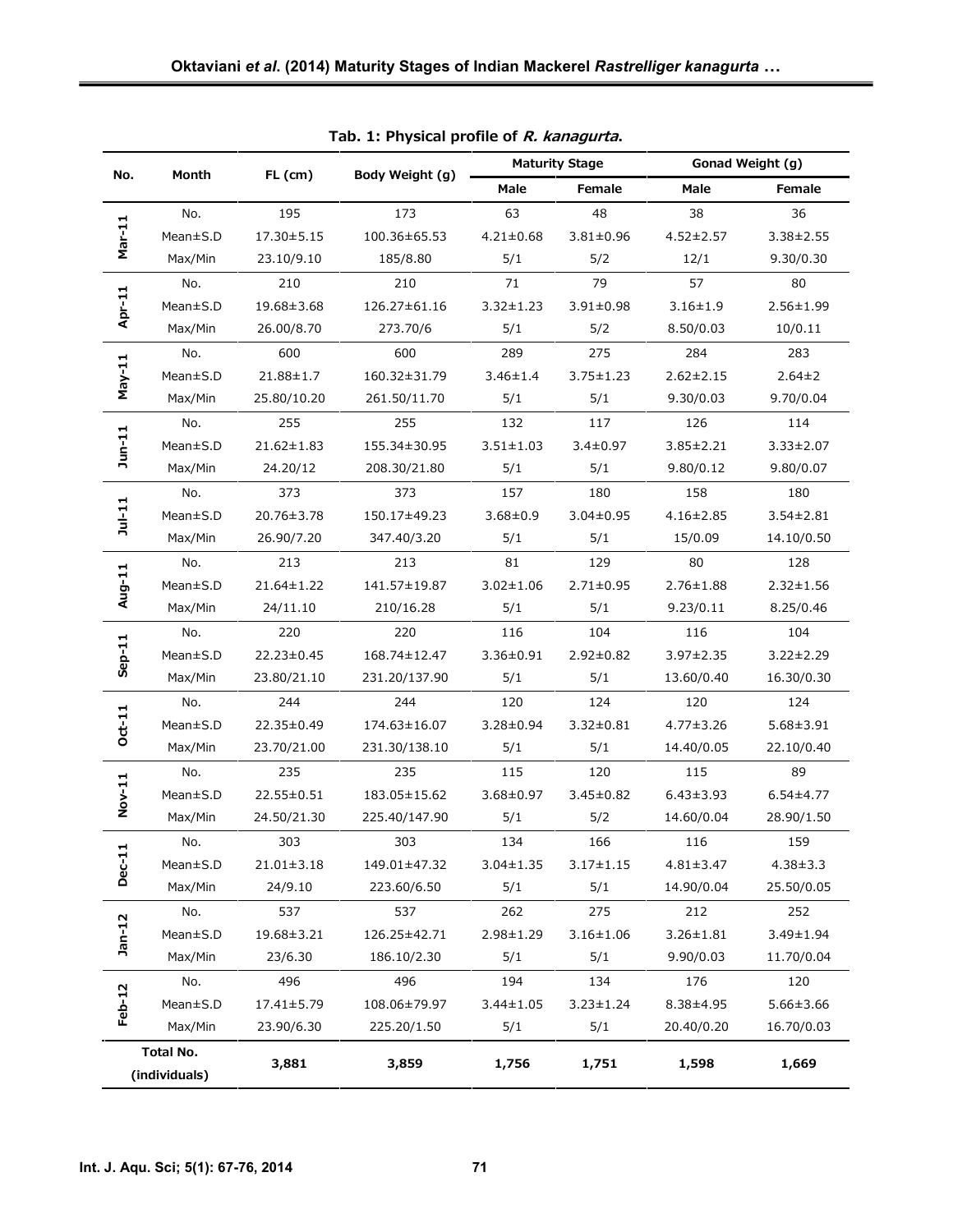## **Maturity Stages**

Eighty persen of 3,338 samples were larger than 20 cm. The maturity varied from stage I to stage V. The highest proportion of maturity were at stage IV for male (50.4%) and female (38.8%), respectively, and the lowest were at stage I (<5%) (Fig. 3).





#### **Sex Ratio**

The monthly sex ratio on mature specimens (≥20 cm) indicated that the females were higher from April, July, August, October, November 2011 and January 2012. The dominance of male occurred on March, Mei, June, September, December 2011 and February 2012 (Fig. 4). The specimen caught mostly consisted of stage IV on both sex. This indicated that the ratios were different with variance within months. The highest ratio of female was found on April 2011 and January 2012. Overall ratios between male and female were 1: 0.7.



#### **Hermaphroditic**

During field observations, two samples of gonads were found hermaphroditic, those gonads which the right consisted of ova and testes (ovotestes) and the left was testes. Those anomalies specimens were found in May 2011 and February 2012. The maturity stages of male were fluctuated every month, but at the stage IV was shown the highest percentage. Male gonad weight of *R. kanagurta* at stage IV varied from 0.9 to 20.40 grams. The heaviest gonads obtained during the study were 20.40 grams with fork length of 22.4 cm and body weight of 199.7 grams. The minimum weight of male gonads on the at stage IV were found at 0.9 grams with fork length of 22.8 cm and 170.1 grams of body weight. The heaviest female gonads (28.9 grams) were found in November 2011 with fork length of 22.1 cm and body weight of 199.6 grams (Table 1). The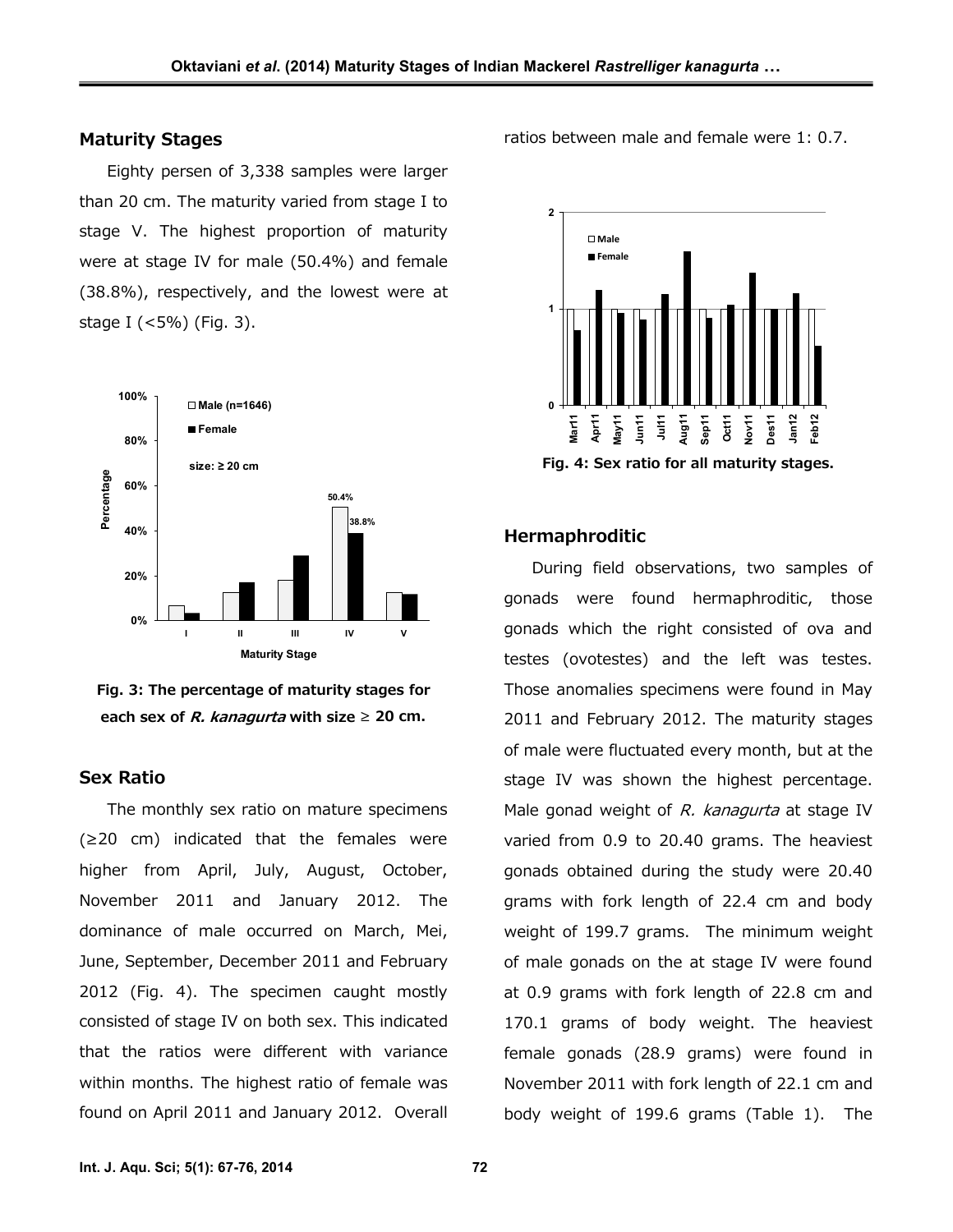second heaviest weight in female gonads was found in December 2011 with the fork length of 25.5 grams and the third heaviest was found in October 2011 with the fork length of 22.1 grams. The three gonad samples were the hardest gonad at stage IV on translucent condition. The minimum translucent gonad weight of 3.1 g was found in January 2012 with the fork length of 22.0 cm and the body weight of 150.4 g. The total of translucent ovaries at stage IV were 40. Those translucent ovaries were obtained on May 2011 up to February 2012 with (Fig. 5).



**Fig. 5: Translucent ovary**

## **Discussion**

The sex ratio of male and female of the total sample of *R. kanagurta* was 1: 1. This ratio was obtained from the ratio number of specimen between 1734 males (49.76%) and 1751 females (50.24%). This result was different with the previous finding by Hariati *et al*. (2005) in Malacca straits which shown that male was higher (54%) than females (46%). Accordingly, sex reatios was influenced either by the stock status or the exploitation levels. The estimated length at the first maturity was showed that the males were smaller (19.55 cm) than females ( 20.71 cm). FAO (2001) was reported that the size of the first maturity of *R. kanagurta* was 20 cm, whereas in the Malacca strait was 17 cm (Hariati *et al*. 2005), while in the Java Sea was 18.25 cm (Atmadja *et al*. 1991). The immature fish was catch predominantly. Those findings suggested that the length at first maturity either in Malacca street or in Java Sea was smaller than Mayalibit Bay. Another area such as Indian waters also can be indicated already heavily explicated. The minimum length mature gonads *R. kanagurta* obtained regardless of sex is 16.8 cm. This figure is greater than indicated by the Gangga (2010) that the minimum length of the first maturity of *R. kanagurta* 14.7 cm.

Higher ratio of female occurred during six months, i.e. April, July, August, October, November 2011 and January 2012. Another six months the ratio of males is higher. Monthly ratio ranged from 0.88 and 1 and the accumulated of the ratio at stage IV is 1 and 0.7 with a ratio of males larger than females. The results suggested that the spawning process of *R. kanagurta* should be supported by 4 males to fertilize 3 females. The aggregation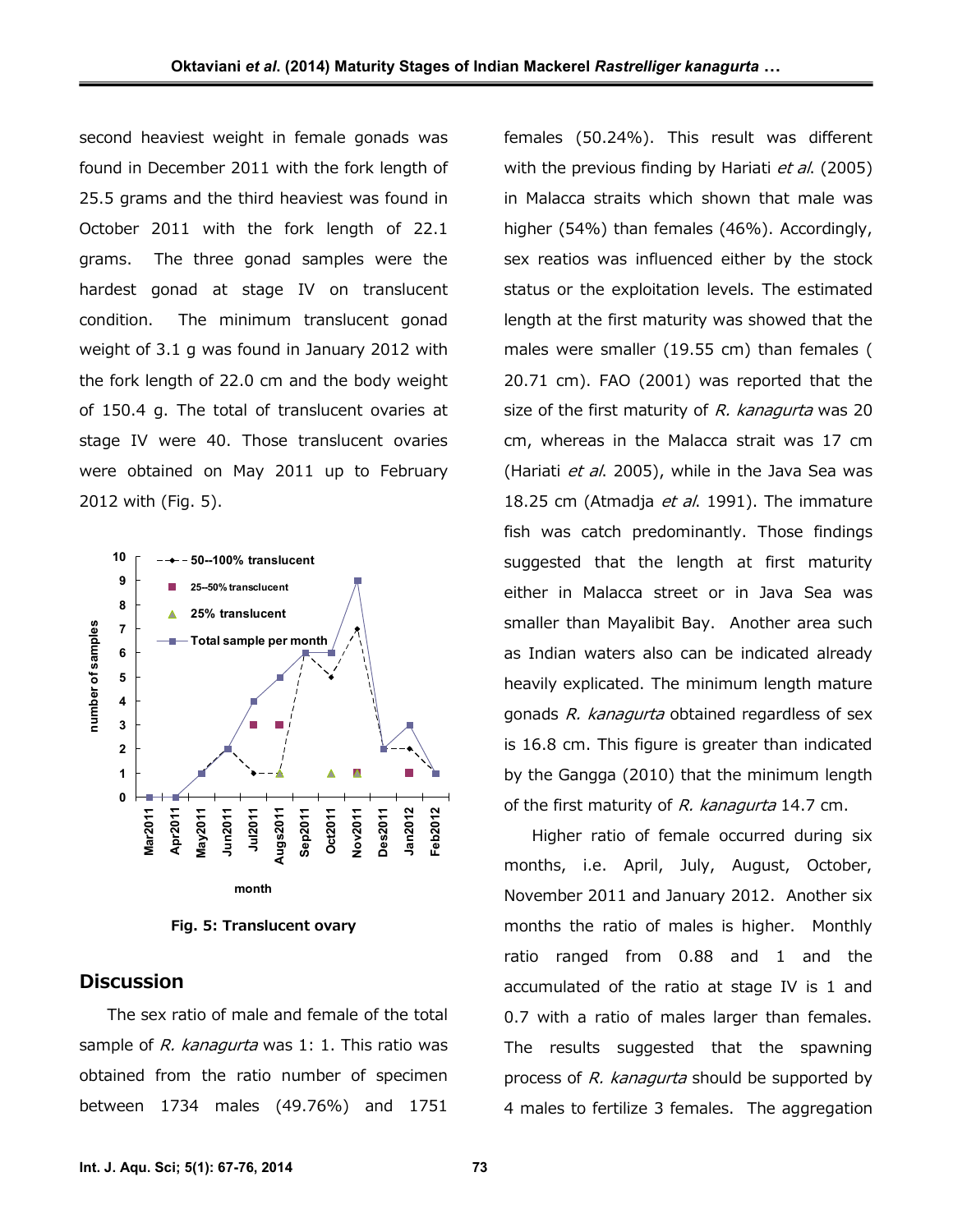ratio of male and female behavior associated with spawning, feeding, and migration (Bal and Rao 1984 *in* Hariati *et al*. 2005).

Several publications stated that the smaller ratio of females indicated there was related to their physiology of reproduction. The condition mature female body cavity filled with eggs, causing stomach distress could reduce their feeding habits. The nature of photo taxis positive of *R. kanagurta* associated to food sources such as plankton which becomes their main food habits. The "balobe lema" that rely on light do not affect on photo taxis positive behavior of mature females on stage IV.

However, two samples of gonad ovotestes were proved that there were abnormalities in sexual organs or the hermaphroditic. Findings hermaphroditic gonads in *R. kanagurta* been written by Phrabu and Raja (1958), Rao (1962) with the condition of the morphology and origin of the samples varied in between (see also Raja and Bande, 1972). The state of an organism to have heterosexual reproductive organs ovotestes naturally is true of almost all species although the chances are very small.

Each maturity stage of male and female fluctuates by month, but always as stage IV is the highest. The situation indicated that *R. kanagurta* being captured by fishers in Gulf of Mayalibit are in mature stage and ready to spawn.

Female at stage IV has a value lower percentage in June, July, August, September and November 2011 and these possibly due to spawn somewhere or being influenced by their physiological processes of reproduction that has been discussed previously. The dynamic of mature female confirmed that in general *R. kanagurta* might spawn throughout the year although the phenomenon was also obtained from the peak spawning season. The highest translucent specimens found in September, October and November indicated that the peak spawning season probably occurred in these months.

The findings of the gonad with translucent egg to 100% visually illustrates that the gonads are similar characteristics to total spawner gonads. Holden and Raitt (1974) defines the total spawner is the kind of fish that gonad maturation process begins, all the eggs or sperm will be spawned in one spawning season by each individual that developed simultaneously. Translucent gonad could be an additional evident that most of *R. kanagurta* Mayalibit into the Gulf in a state ready to spawn and this phenomenon strongly suggested that the Gulf Mayalibit as the spawning areas for *R. kanagurta.*

# **Acknowledgement**

This article is part of the dissertation funded and facilitated by Conservation International Indonesia (CII) in Fiscal Year 2010/2011 and 2011/2012. Some laboratory equipment is also facilitated by the Research Center for Fisheries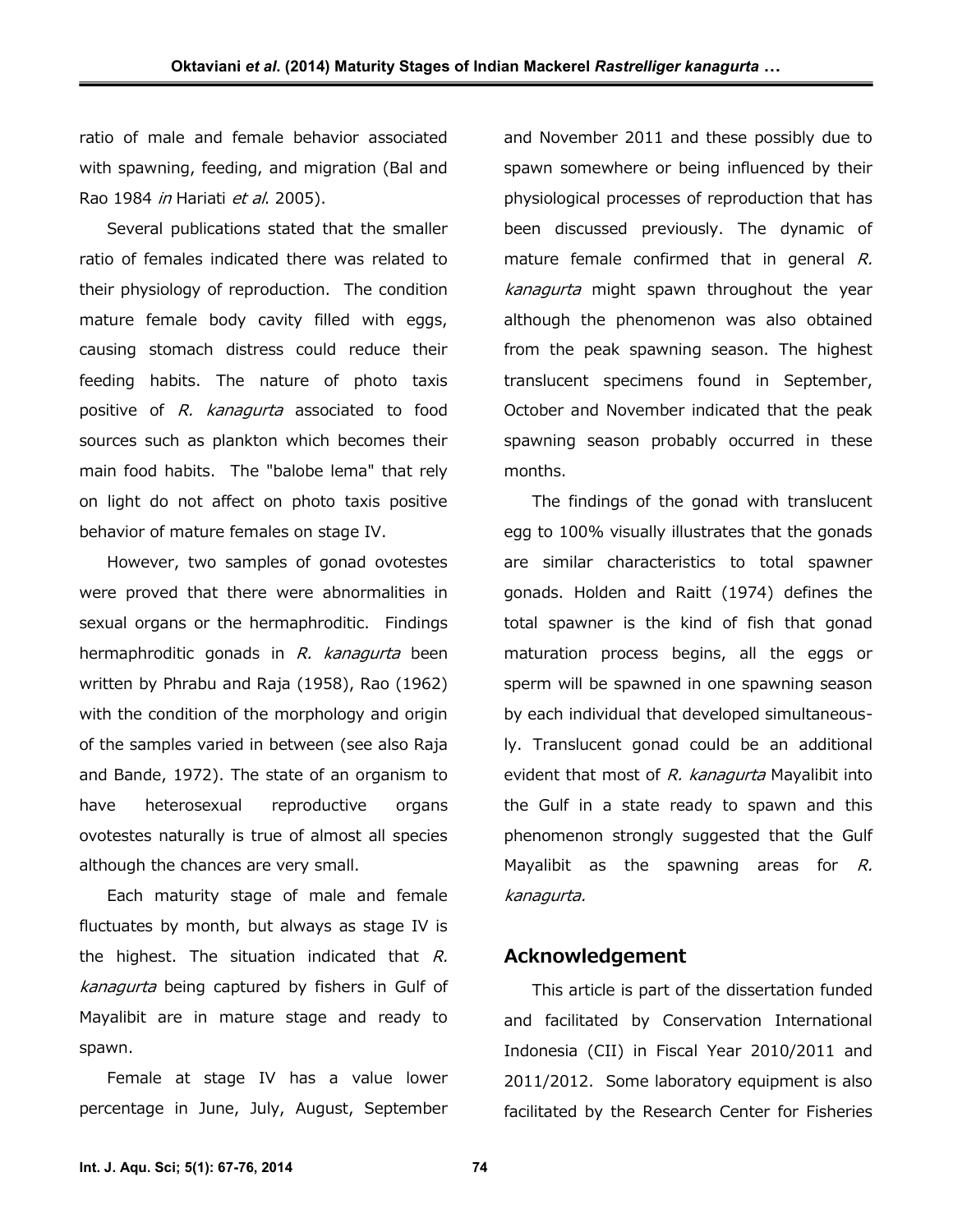Management and Conservation. Special thanks in particular to Team of Mayalibit Bay Marine Protected Area, fishermen, and communities and the Department of Marine and Fisheries Raja Ampat who have helped during the data collection in the field.

## **References**

- $\checkmark$  Allen G.R. and Erdmann M.V. (2012) Reef Fishes of the East Indies. Volumes I-III. Tropical Reef Research, Perth, Australia: 1292 pp.
- $\checkmark$  Amarumollo J. and Farid M. (2002) Exploitation of marine resources on Raja Ampat Islands, Papua Province, Indonesia. Dalam: McKennan S.A., Allen G.R. and Suryadi S. (eds) A marine rapid assessments of Raja Ampat Islands, Papua Province, Indonesia. RAP Bulletin Biological Assessment 22. Conservation International, Washington, DC: 79-86.
- $\checkmark$  Anthony Raja, B. T. and V. N. Bande. (1972) An instance of abnormally ripe ovaries in the Indian mackerel, *Rastrelliger kanagurta* (Cuvier). Indian Journal of Fisheries, 19 (1-2): 176-179.
- $\checkmark$  Atmadja S.B., Sadhotomo B. and Suwarso (2003) Reproduction of the main small pelagic. *Dalam*: Potier M. and Nurhakim S. (eds) Biology, Dynamics, Exploitation of the Small Pelagic Fishes in the Java Sea. 2nd edition. The Agency for Marine and Fisheries Research, Jakarta: 69-96.
- $\checkmark$  Bal D.V. and Rao K.V. (1984) Marine Fisheries. Part 1: Methodology in fisheries biology. Tata M. G. Hill Com. Ltd., New Delhi: 1–24.
- $\checkmark$  Boely T., Potier M., Marchal E., Cremoux J.L. and Nurhakim S. (1986) An evaluation of the abundance of pelagic fish around Ceram and Irian Jaya (Indonesia). *Études et Théses*. Institut Français De Recherche Scientifique Pour Le Développement En Coopération, Paris: 225 pp.
- $\checkmark$  Dishidros (= Hydro-Oceanography Division) (1996) Map 216: Northern part of Raja Ampat islands, Jakarta: 1p
- $\checkmark$  FAO (= Food and Agriculture Organization of the United Nations) (2001) The living marine resources of the Western

Central Pacific. Volume 6. Bony fishes part 4 (Labridae to Latimeriidae), estuarine crocodiles, sea turtles, sea snakes and marine mammals. *Dalam*: Carpenter, K.E. andV.H. Niem (eds). 2001. *FAO Species Identification Guide for Fishery Purposes*, Rome: 3381-4218.

- $\checkmark$  Ganga, U. (2010) Investigations on the biology of Indian mackerel *Rastrelliger kanagurta* (Cuvier) along the Central Kerala coast with special reference to maturation, feeding and lipid dynamics. The Thesis of Doctor of Philosophy. Department of Marine Biology, Microbiology and Biochemistry. School of Marine Sciences. Cochin University of Science and Technology, India.
- $\checkmark$  Gangga U. (2011) Investigations on the biology of Indian Mackerel *Rastrelliger kanagurta* (Cuvier) along the Central Kerala coast with special reference to maturation, feeding and lipid. http://shodhganga.inflibnet.ac.in/handle/10603/ 2045?mode=full
- Garcia S.M., Zerbi A., Aliaume C., Do Chi T. and Lasserre G. (2003) The ecosystem approach to fisheries: Issues, terminology, principles, institutional foundations, implementation and outlook. FAO Fisheries Technical Paper. No. 443. Rome.
- $\checkmark$  Holden M.J. and Raitt D.F.S. (1974) Manual of fisheries sciences. Part 2. Methods of resource investigation and their application. FAO Fisheries Technical Paper, 115 (Rev. 1): 1- 214.
- $\checkmark$  Moazzam M., Osmany H.B. and Zohra K. (2005) Indian Mackerel (*Rastrelliger kanagurta*) from Pakistan: some aspects of biology and fisheries. Records Zoology Survey of Pakistan, 16: 58-75.
- $\checkmark$  Nurhakim S. (2003) Population dynamics of ikan banyar (*Rastrelliger kanagurta*). Dalam: Potier, M and Nurhakim, S (eds). 2003. *Biology, Dynamics, Exploitation of the Small Pelagic Fishes in the Java Sea*. 2nd edition. The Agency for Marine and Fisheries Research, Jakarta: 109-123.
- $\checkmark$  Prabhu M.S. and Antony Raja B.T. (1959) An instance of hermaphroditism in the Indian mackerel *Rastrelliger kanagurta* (Cuvier). Current Science, 28 (2): 73-74.
- $\checkmark$  Rao V.R. (1962) A note on a hermaphroditic gonad in the Indian mackerel *Rastrelliger kanagurta* (Cuvier). Journal Marine Biology Assessment of India*,* 4(2): 241-243.